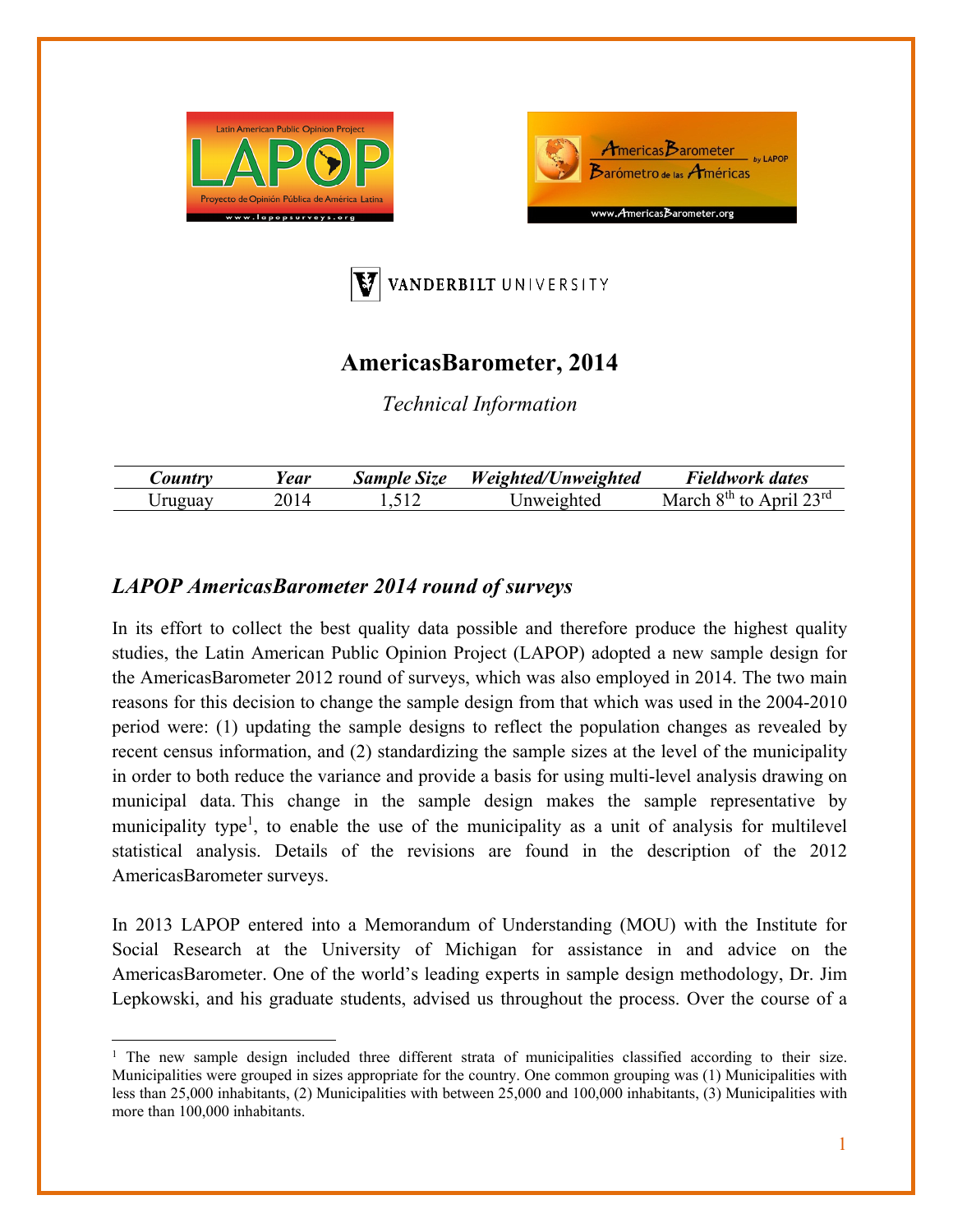year we worked with Dr. Lepkowski and his team of graduate students to review each previously developed sample design and to secure their input and advice on new designs. Our colleagues at the University of Michigan, confirmed that LAPOP had already been following the best practices, within the limits of resources at our disposal, in its sample design. Our own review of the major update we carried out in 2012 sample design left us pleased in almost every respect. The effort to obtain a standard sample size per municipality/canton/parish did not have any adverse impact on intra-class correlation levels, yet has given us a basis for calculating context effects at the local level. In some particular cases, however, in the 2014 round we requested country teams to conduct specific alterations, like updating their sampling frame to take into consideration (if available) the new 2010-2011 national census information. We also asked teams to verify that the 2012 sample design continues to reflect and represent each country population structure and distribution.

Finally, after several rounds of consultations and technical discussions with experts at the ISR at the University of Michigan on how to update the 2012 samples for the 2014 round of surveys, LAPOP requested that countries to update their samples at the block level while retaining the same primary and sub-stratification units (i.e., *Estratopri, Municipalities and Census Segments)*  that were included in the 2012 sample. This means that users of prior AmericasBarometer surveys can do so knowing that the designs across time remain very similar, if not identical. Countries that had new population census available and did not experience significant population shifts or changes in their population distribution were asked to replicate the 2012 sample using the latest census information available and to replace the sampling points at the block level.

With respect to *data collection*, in the 2014 round of the AmericasBarometer we expanded the use of handheld electronic devices. For the first time, we employed for data collection the "Adgys"© questionnaire app designed by our partners in Cochabamba, Bolivia. The use of electronic devices for interviews and data entry in the field reduces data entry errors, supports the use of multiple languages, and permits LAPOP to track on a daily basis the progress of the survey, down to the location of interviews (which are monitored in real time, or nearly real time, but not recorded into the public datasets in order to preserve respondents' privacy) and the timing of the interviews. The team in Bolivia worked long hours to program the samples and questionnaires into the Adgys platform for the 20 countries in which we used this technology. In the remaining 6 countries we continued our use of PDAs and a Windows Mobile-based software application supported by our hardworking partners at the University of Costa Rica.

The remaining pages of this technical note describe the sample design of the AmericasBarometer 2014 survey in Uruguay.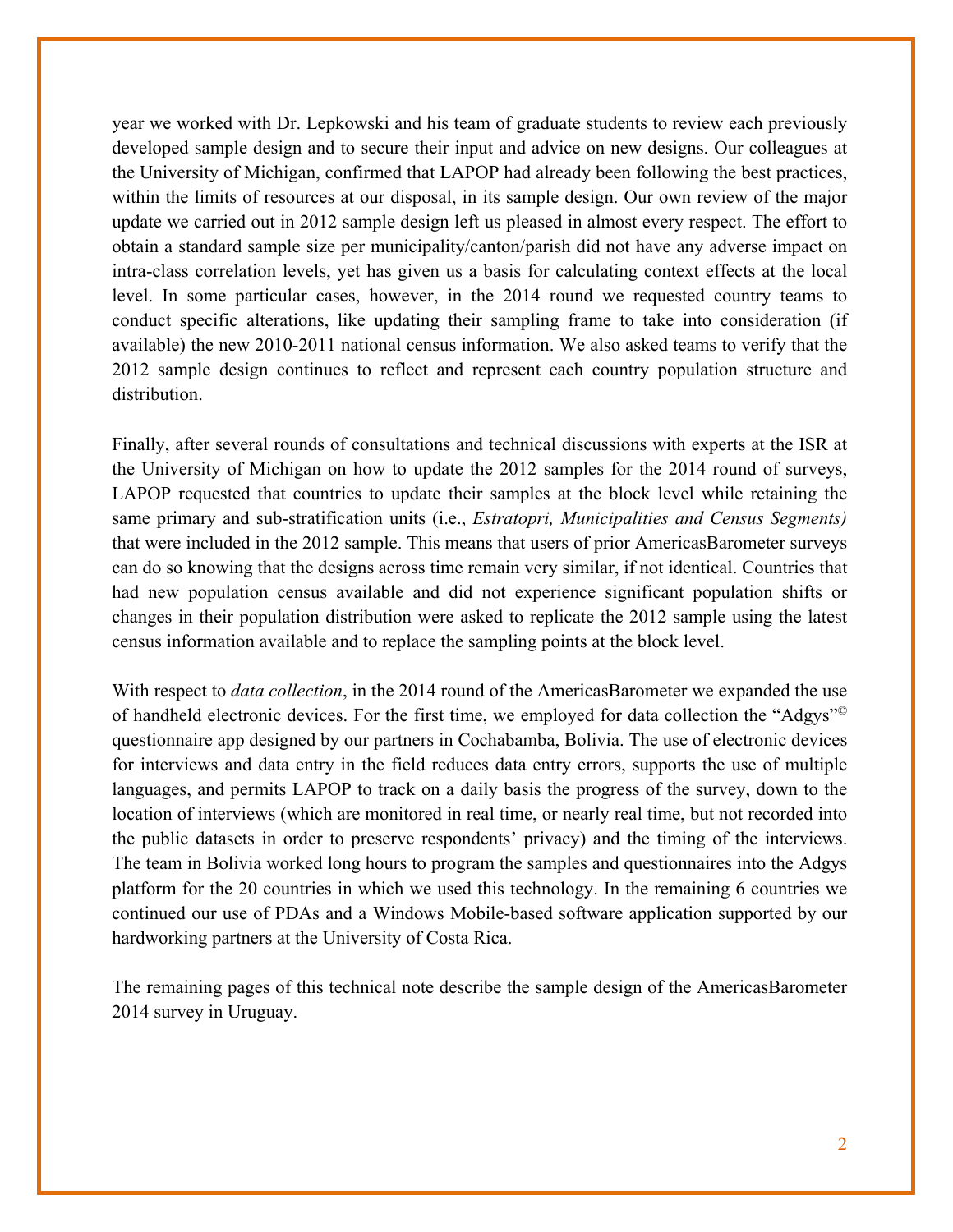## *Uruguay 2014 AmericasBarometer Round*

This survey was carried out between March  $8<sup>th</sup>$  and April 23<sup>rd</sup> of 2014, as part of the LAPOP AmericasBarometer 2014 wave of surveys. It is a follow-up of the national surveys of 2006, 2008, 2010 and 2012 carried out by the LAPOP. The 2014 survey was conducted by Vanderbilt University, CIFRA, González Raga & Associates and la Universidad de Montevideo with the field work being carried out by CIFRA and González Raga & Associates. The 2014 AmericasBarometer received generous support from many sources, including USAID, UNDP, IADB, Vanderbilt U., Princeton U., Université Laval, U. of Notre Dame, among others.

The project used a national probability sample design of voting-age adults, with a total N of 1,512 people. It involved face-to-face interviews conducted in Spanish. The survey used a complex sample design, taking into account stratification and clustering.

The sample was developed using a multi-stage probability design (with quotas at the household level) and was stratified in two strata representing the two main geographical regions: Montevideo and Interior Region. Each stratum was further sub-stratified by size of municipality<sup>2</sup> and by urban and rural areas within municipalities. Respondents were selected in clusters of 6 interviews in urban and rural areas.

The sample consists of 63 primary sampling units and 252 final sampling units. A total of 1,416 respondents were surveyed in urban areas and 96 in rural areas. The estimated margin of error for the survey is  $\pm 2.53$ .

Table 1 shows the unweighted sample size in each of the two regions (strata) and the size of the municipality.

<sup>&</sup>lt;sup>2</sup> The new sample design included three different strata of municipalities classified according to their size. Municipalities were grouped in sizes as follow: (1) Small municipalities with less than 25,000 inhabitants, (2) Medium-sized municipalities with between 25,000 and 100,000 inhabitants, (3) Large municipalities with more than 100,000 inhabitants.